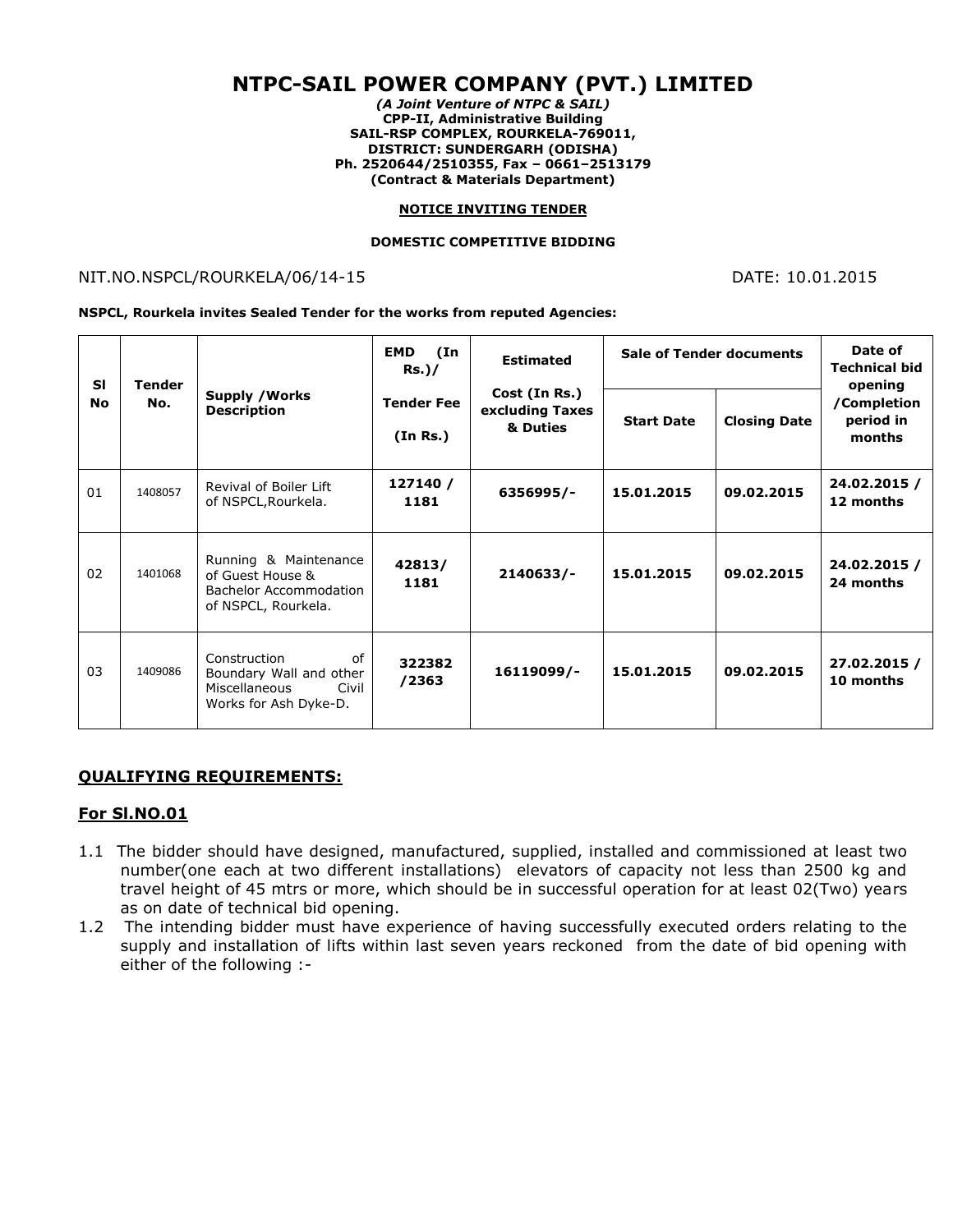- *i) Three executed orders costing not less than the amount equal to Rs.26 Lakhs each.* **"OR"**
- *ii) Two executed orders costing not less than the amount equal to Rs.32 Lakhs each.* **"OR"**
- *iii) One executed orders costing not less than the amount equal to Rs.51 Lakhs.*
- 1.3. The average annual turnover of the bidder, in the preceeding three (03) financial years as on the date of bid opening shall not be less than Rs.64 lakhs (Rupees Sixty Four Lakhs only).

# *NB:*

- 1. For QR No.1.1 the bidder shall submit documentary evidence in support of meeting the QR like copy of supply completion certificate from the client/ protocol jointly signed by purchase and supplier / supply invoice along with purchase order / LOA, performance report from client.
- 2. For QR No.1.2, the bidder shall submit the Audited Balance Sheet and Profit & Loss Account for the specified period. In case where Audited results for the last preceding FY are not available, certificate of financial statements from a practicising Chartered Accountant shall also be considered acceptable. Other income shall not be considered for arriving annual turnover.

### **For Sl.NO.02**

- 1.1 The bidder may be a proprietary firm, Partnership firm, Limited Company, Registered Co-operative Society, Corporate body legally constituted possessing the required licenses, registrations etc as per law valid at least for 12 months from the date of the opening of tender.
- 1.2 The bidder must have experience of Running, Maintenance and catering Services of Guest House/ Transit Camp / Management Training Institute of Central Govt. Deptts / PSUs /Large Organisations of repute / 2 star (or above star) Hotels for last 3 years ending 31.03.2014.
- 1.3 Average Annual Financial turnover during the last 3 years, ending  $31<sup>st</sup>$  March of the previous financial year, should be **Rs.10,70,317**/-.
- 1.4 Experience of having successfully completed similar works during last 7 years ending last day of month previous to the one in which applications are invited should be either of the following :

*i) Three similar completed works, each costing not less than the amount equal to Rs.4.29 Lakhs each.* 

**"OR"**

- *ii) Two similar completed works, each costing not less than the amount equal to Rs.5.36 Lakhs each.*
- **"OR"** *iii) One similar completed works, each costing not less than the amount equal to Rs.8.57 Lakhs.*

**Similar Completed works means** "Running, Maintenance and catering Services of Guest House/ Transit Camp/ Training Institute of Central Govt. Deptts/ PSUs / Large Organisations of repute / 2 Star (or above star) Hotels having minimum 11 no of rooms (80% of existing guest house /FH) during the last seven years".

#### *NB:*

- 1. For QR No.1.1 & 1.2, the bidder shall submit documentary evidence in support of meeting the QR like copy of completion certificate from the client/ LOA, performance report from client.
- 2. For QR No.1.3 & 1.4, the bidder shall submit the Audited Balance Sheet and Profit & Loss Account for the specified period. In case where Audited results for the last preceding FY are not available, certificate of financial statements from a practicising Chartered Accountant shall also be considered acceptable. Other income shall not be considered for arriving annual turnover.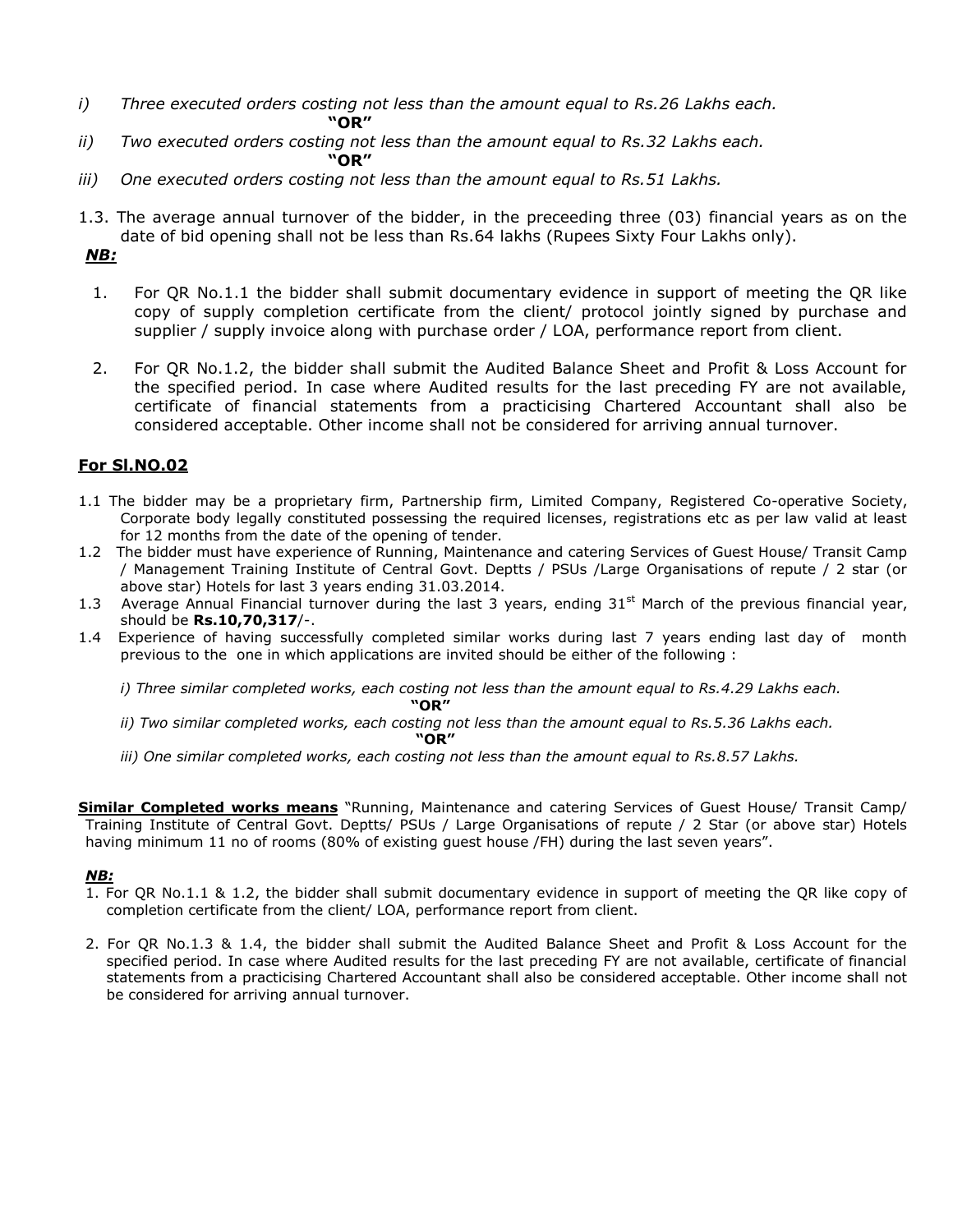# **For Sl.NO.03**

- 1.0 The bidder should have experience of having successfully completed similar works within preceding 07(seven) years reckoned as on the date of bid opening, either of the following:
	- *i) Three similar completed works costing not less than the amount equal to Rs.65 Lakhs each.*
	- **"OR"** *ii) Two similar completed works costing not less than the amount equal to Rs.81 Lakhs each. "OR"*
	- *iii) One similar completed work costing not less than the amount equal to Rs.129 Lakhs.*

### *2.0. Financial Criteria:*

The average Annual Turnover of the bidder, in the preceding three (3) financial years as on the date of bid opening shall not be less than Rs.291 Lakhs.

### **NB:**

- a) For QR number 1.0, bidder must submit documentary evidence in support of meeting QR like copy of works completion certificate from the client /last running bill / measurement book of last bill paid / protocol jointly signed by owner and contractor/works bills along with the LOA copy.
- b) For QR No.2.0, the bidder shall submit the Audited Balance Sheet and Profit & Loss Account for the specified period. In case where Audited results for the last preceding FY are not available, certificate of financial statements from a practicing Chartered Accountant shall also be considered acceptable. Other income shall not be considered for arriving annual turnover.
- c) The Similar works means: Construction of boundary wall/ compound wall or construction of residential / office building or construction of quarters.

#### **General Notes:**

- 1. Tender documents can be obtained from the office of AGM(C&M), NSPCL, Rourkela on any working day from the tender sale start date as indicated above. Tender documents will be sold up to 17.00 hours of last date of sale. Request for tender documents must accompany the cost of tender documents (Non-refundable) in the form of DD/ Bankers cheque in favour of NTPC-SAIL Power Company Private Ltd, Rourkela encashable at State Bank of India, Rourkela.
- 2. The bids shall be received up to 2.45 PM on due date of bid opening in the office of AGM(C&M) NSPCL, Rourkela and shall be opened at 3.45 PM on the same date in the presence of those bidders who wish to be present. If the date of opening happens to be a closed holiday, bids shall be received and opened up to 2.45 PM and 3.45 PM respectively on the next working day.
- 3. Request for tender documents received after the last date of sale of tender documents, due to delay on account of postal/courier service or without requisite amount of tender documents shall not be entertained.
- 4. Detailed specifications of job including scope of work/ supply and all terms and conditions of NIT shall be given in the tender documents.
- 5. Notwithstanding anything stated above, NSPCL reserves the right to assess bidder's capability and capacity to perform the contract, should the circumstances warrant such assessment in the overall interest of NSPCL and decision of NSPCL in this regard shall be final.
- 6. The bidding documents shall be issued to all bidders upon their depositing the requisite cost of bidding documents along with request letter without prima-facie examination of qualification status. The qualification status shall be examined by the tender committee only during the process of evaluation. However, such issue of tender documents will not automatically mean that bidders are considered qualified.